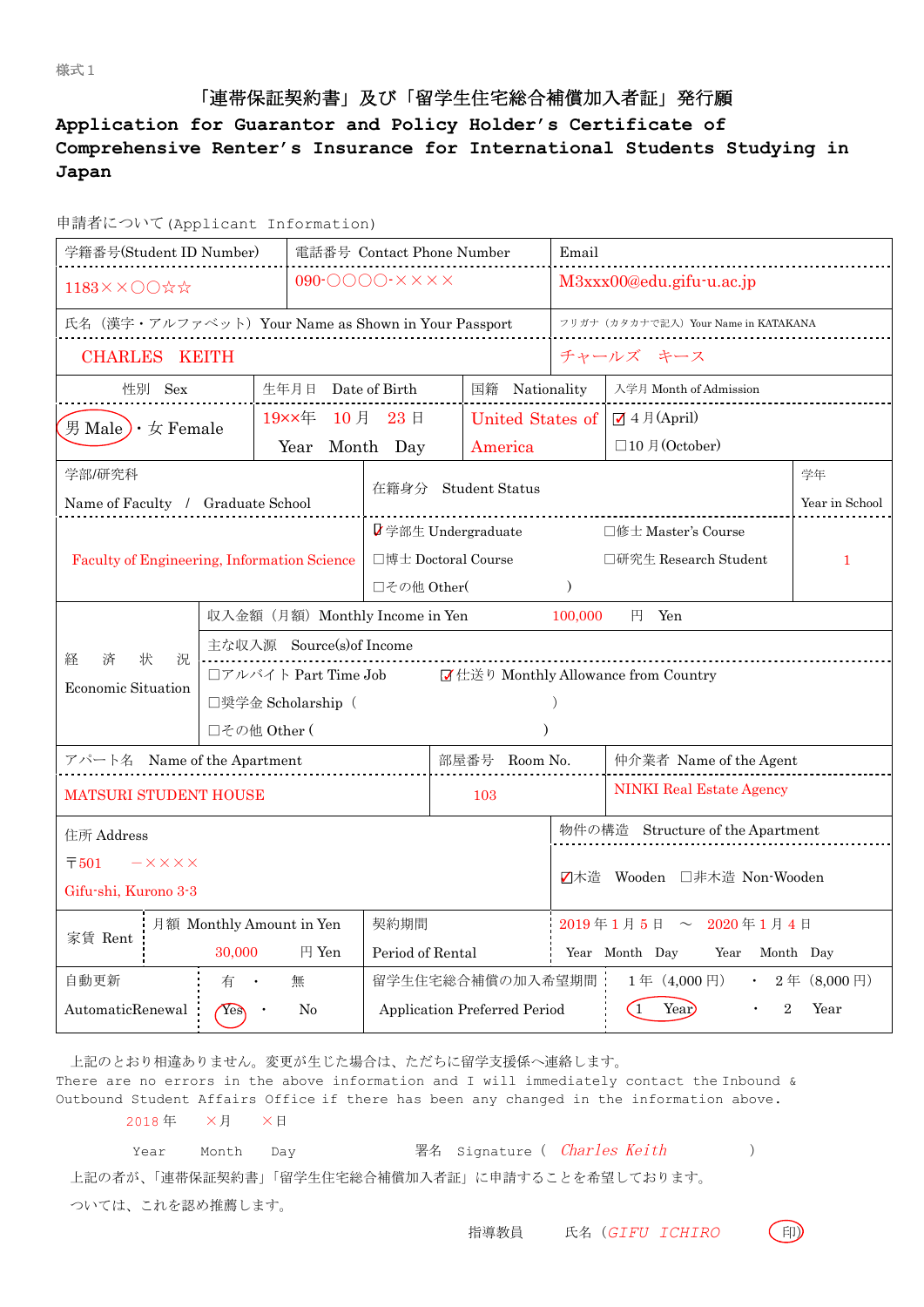| あなたの在留資格は留学ですか? Is your status of residence "Student"?                                                          |
|-----------------------------------------------------------------------------------------------------------------|
| ■はい Yes⇒在留期限 Expiration date of the status: 2020 年 × 月 × 日                                                      |
| Month Dav<br>Year<br>□いいえ No⇒在留資格が「留学」でない場合は,本制度に申請することはできません。                                                  |
|                                                                                                                 |
| If your status of residence is anything other than "Student", you are NOT eligible to apply for this insurance. |

添付書類

- □ 学生証 Student Card
- □ 在留カード Residence Card
- □ 国民健康保険証 National Health Insurance Card
- □ アパートの契約書 Apartment Rental Contract Documents
- □ 銀行の通帳 Bank Book

| 留学支援係<br>記入欄 | 補償期間    | 1年間 | $\bullet$ | 2年間                  | $\bullet$ |             | 半年間(継続申請者のみ) |   |   |   |
|--------------|---------|-----|-----------|----------------------|-----------|-------------|--------------|---|---|---|
|              | 加入年月日   | 年   |           | 月                    |           | 日           |              |   |   |   |
|              | 保険期間    | 年   |           | 月                    |           | 日<br>$\sim$ | 年            | 月 |   | 日 |
|              | 学生証     | 有   | 無         | (合格通知書               |           | $\bullet$   | 受入許可書)       |   |   |   |
|              | 在留カード   | 有   |           | (残りの在留期間             |           | 年           | カ月)          |   | 無 |   |
|              | 国民健康保険証 | 有   |           | 1年間<br>$\sim$ $\sim$ |           | 短期)         | 無            |   |   |   |
|              | 銀行の通帳   |     |           |                      |           |             |              |   |   |   |
|              |         |     |           |                      |           |             |              |   |   |   |
|              |         |     |           |                      |           |             |              |   |   |   |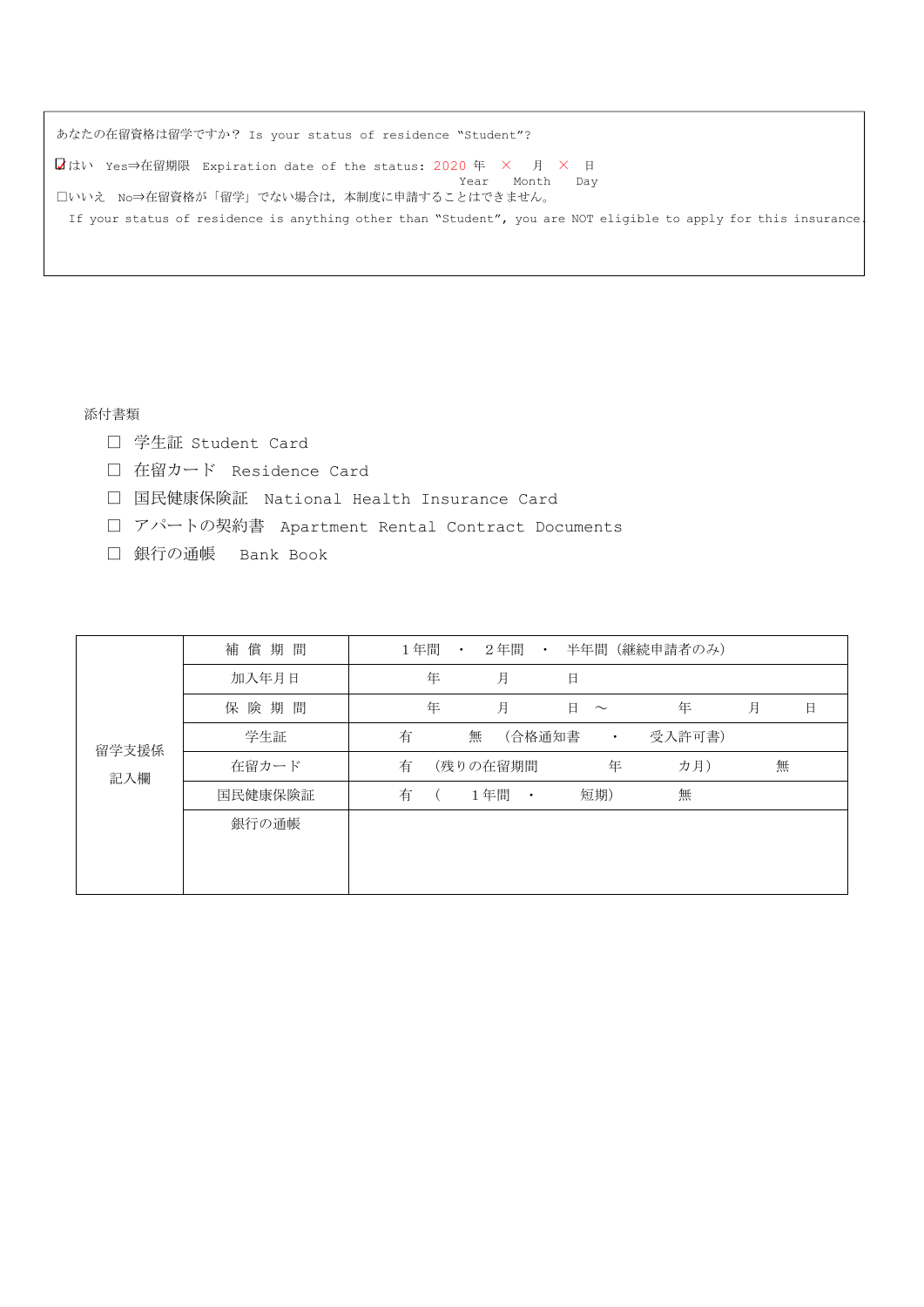様式2

# アパート等入居のための連帯保証に関する同意書

国立大学法人 岐阜大学長 森脇 久隆 様

私は、国立大学法人 岐阜大学 を連帯保証人として賃借したアパート名,ルームナンバー (アパートの住所 )に関し、下記事項に同意します。

所属部局 工学部

氏名(署名)CHALES KEITH ㊞

記

1 賃貸借契約期間中、賃貸人 大家さんの名前 (以下「甲」という。)と上記の留学生(以下 「乙」という。)の合意により、賃貸借契約の内容等に変更が生じた場合は、乙は岐阜大学に対して変更内容 の通知を行わなければならない。

- 2 乙が次の各号のいずれかに該当した場合には、岐阜大学は乙の賃貸借契約を解除することができる。その 場合乙は、本物件の明渡しに関する権限を岐阜大学に委任するものとし、乙は岐阜大学が行った行為に対し て、一切の不服を申し立てないほか、岐阜大学及び関係者に対して損害賠償、その他の請求をしないものと する。
	- (1) 乙が賃料等の支払いを3か月以上滞納し、甲が催告を行うもその支払いをしないとき
	- (2) 乙が甲への届出をせず、所在不明のまま60日以上経過したとき
	- (3) 乙が死亡又は破産その他の事情により賃貸借契約の履行が困難な状況に陥ったとき
- 3 乙は、岐阜大学に在学し、かつ、賃貸借契約が存続する限り、前項の委任を解約できない。
- 4 乙は、(財)日本国際教育支援協会の実施する「留学生住宅総合補償」に加入しなければならない。
- 5 岐阜大学は、乙が加入する(財)日本国際教育支援協会の実施する「留学生住宅総合補償」の補償期間を 超えたときは、この連帯保証契約を解除する。